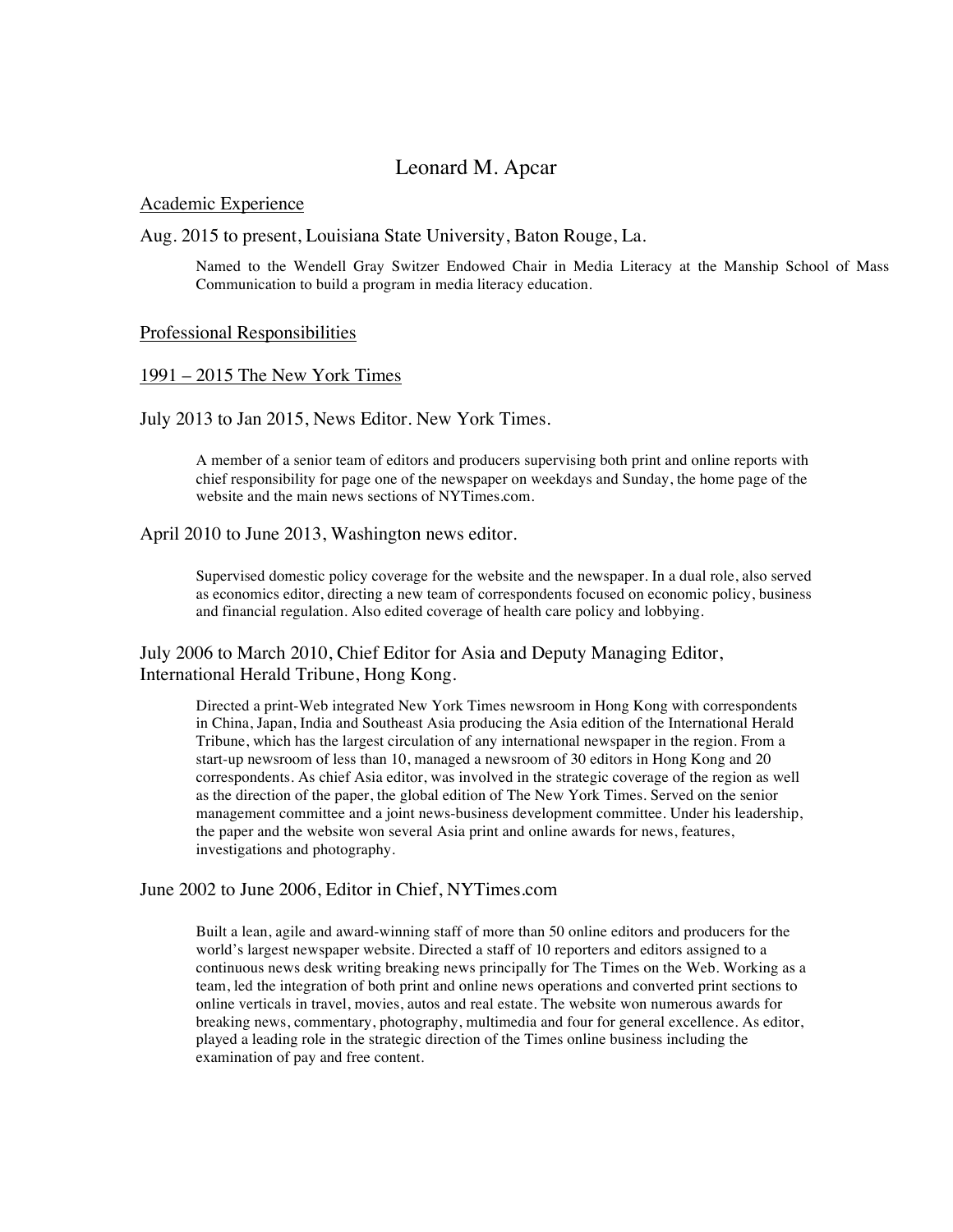February 1998 to June 2002, Assistant Foreign Editor, New York Times

Served as editor for foreign features, projects and investigations for the newspaper. Directed coverage of investigative series on small arms trading, Mexican drug lords, Russian money laundering, AIDS in South Africa, Russian health care, as well as a diverse array of news-related features and investigations in Eastern Europe, Latin America and Asia. During 9/11 served as assigning editor for coverage of war in Afghanistan.

March 1995 to February 1998, Chief of Business Correspondents, New York Times

Directed business news and enterprise coverage of 12 correspondents in the United States and abroad with emphasis on Asia, the European Union, and the emerging economies of Eastern Europe and Latin America.

June 1992 to March 1995, Business News Assignment Editor, New York Times

Directed daily breaking news coverage of business reporting staff around the world for Business Day section of The Times newspaper.

January 1991 to June 1992, Business Enterprise Editor, New York Times

Assigned and edited daily news feature articles for daily Business Day section working with a staff of three editors. Was responsible for a monthly "Special Report" on business topics for the front page of the newspaper.

February 1989 to October 1990, Business Editor, St. Petersburg, Fl. Times

Edited a daily, Sunday and a Monday business section of a major metropolitan newspaper whose daily circulation at the time averaged about 350,000. With a staff of 10 reporters and editors, improved and expanded daily business coverage including the launch of the first separate daily section.

April 1986 to January 1989, Special Writer, The Wall Street Journal, Dallas

Covered banking, savings and loans and the economy of the Southwestern United States during a historic collapse in oil and real estate values. Broke several stories on failing banks, the Hunt family's oil interests, corrupt savings and loans and lax government regulation.

May 1981 to May 1986, Staff Reporter, The Wall Street Journal, Washington, D.C.

Beat reporter focusing on labor unions and workplace issues. Co-edited the weekly Labor Letter column (1984-1886). Covered Congressional budget, tax and appropriations legislation (1981- 1983.)

June 1976 to May 1981, Staff Reporter, The Wall Street Journal, Detroit